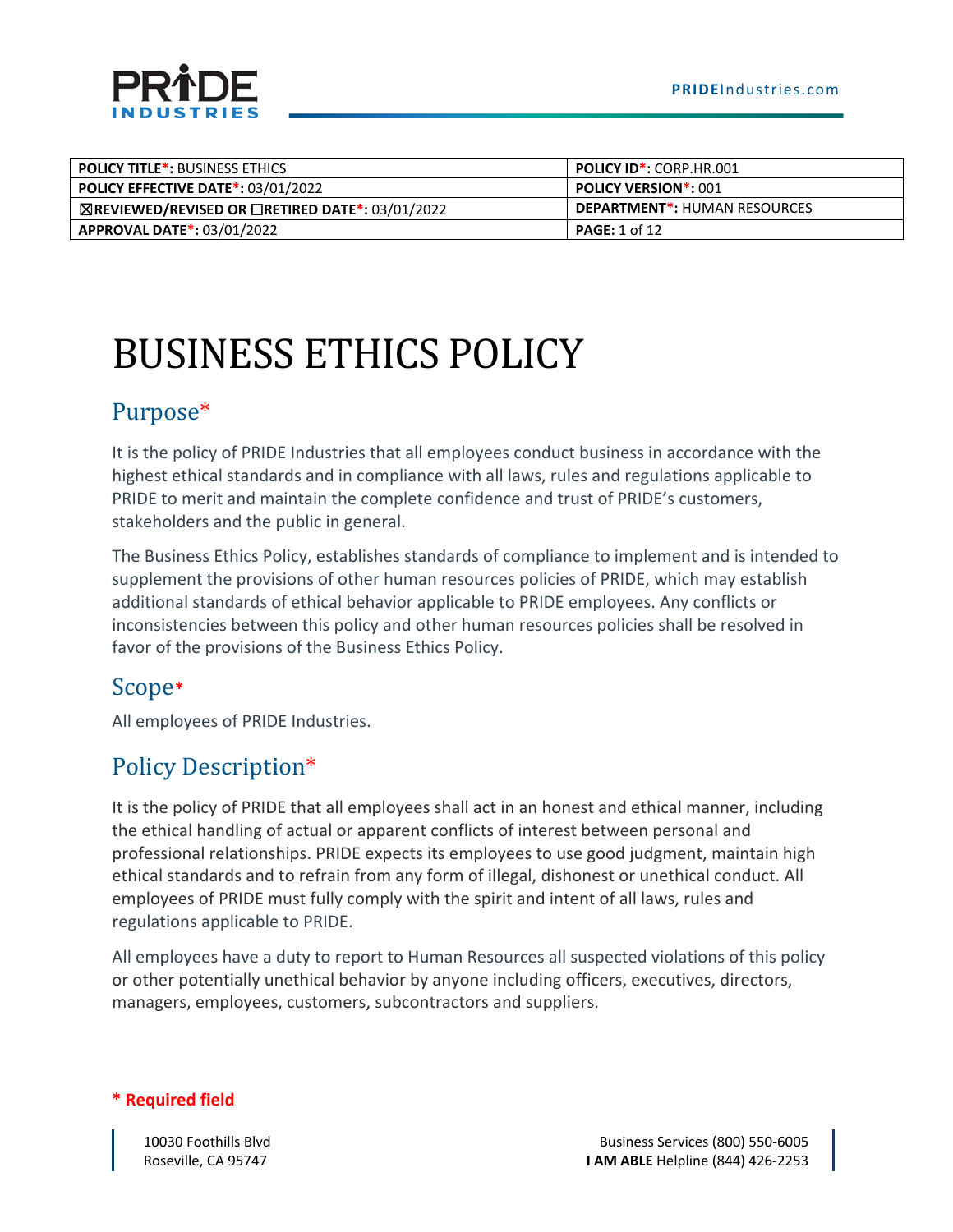

| <b>POLICY TITLE*: BUSINESS ETHICS</b>                            | <b>POLICY ID*: CORP.HR.001</b>      |
|------------------------------------------------------------------|-------------------------------------|
| <b>POLICY EFFECTIVE DATE*: 03/01/2022</b>                        | <b>POLICY VERSION*: 001</b>         |
| $\boxtimes$ REVIEWED/REVISED OR $\Box$ RETIRED DATE*: 03/01/2022 | <b>DEPARTMENT*: HUMAN RESOURCES</b> |
| <b>APPROVAL DATE*: 03/01/2022</b>                                | <b>PAGE:</b> 2 of 12                |

Employees in management positions are personally accountable for their own conduct and the conduct of those reporting to them. Managers are expected to inform those reporting to them about this policy and to take all necessary steps to ensure compliance with the policy.

Any employee who fails to comply with this policy will be subject to disciplinary action up to and including termination.

### I. Standards of Conduct

A. Equal Employment and Nondiscrimination

The continued success of PRIDE is dependent upon establishing a work environment that is free of discrimination, harassment, intimidation or coercion related to race, religion, color, national origin, sex, age, marital status, disability, veteran status, sexual orientation, gender identity or expression, genetic information, or any other protected characteristic under applicable law. This extends to all phases of employment including hiring, placement, promotion, transfer, compensation, training, discipline and termination. PRIDE is committed to complying with all applicable state and federal laws related to equal employment opportunities.

B. Environmental Compliance

PRIDE will meet or exceed the requirements of all environmental laws and regulations. PRIDE is committed to full compliance with all federal, state and local environmental laws, standards and guidelines. Any employee involved in regulated air emissions, water treatment/discharges, chemical application/treatment, hazardous materials or other regulated pollutants know and comply with all applicable environmental laws and guidelines. Employees are prohibited from concealing any improper discharge, disposal or storage of hazardous materials or other pollutants. Any employee who has reason to believe that there may have been violations of any aspect of this part of the policy are to report such violations to the Corporate Environmental Department.

#### **\* Required field**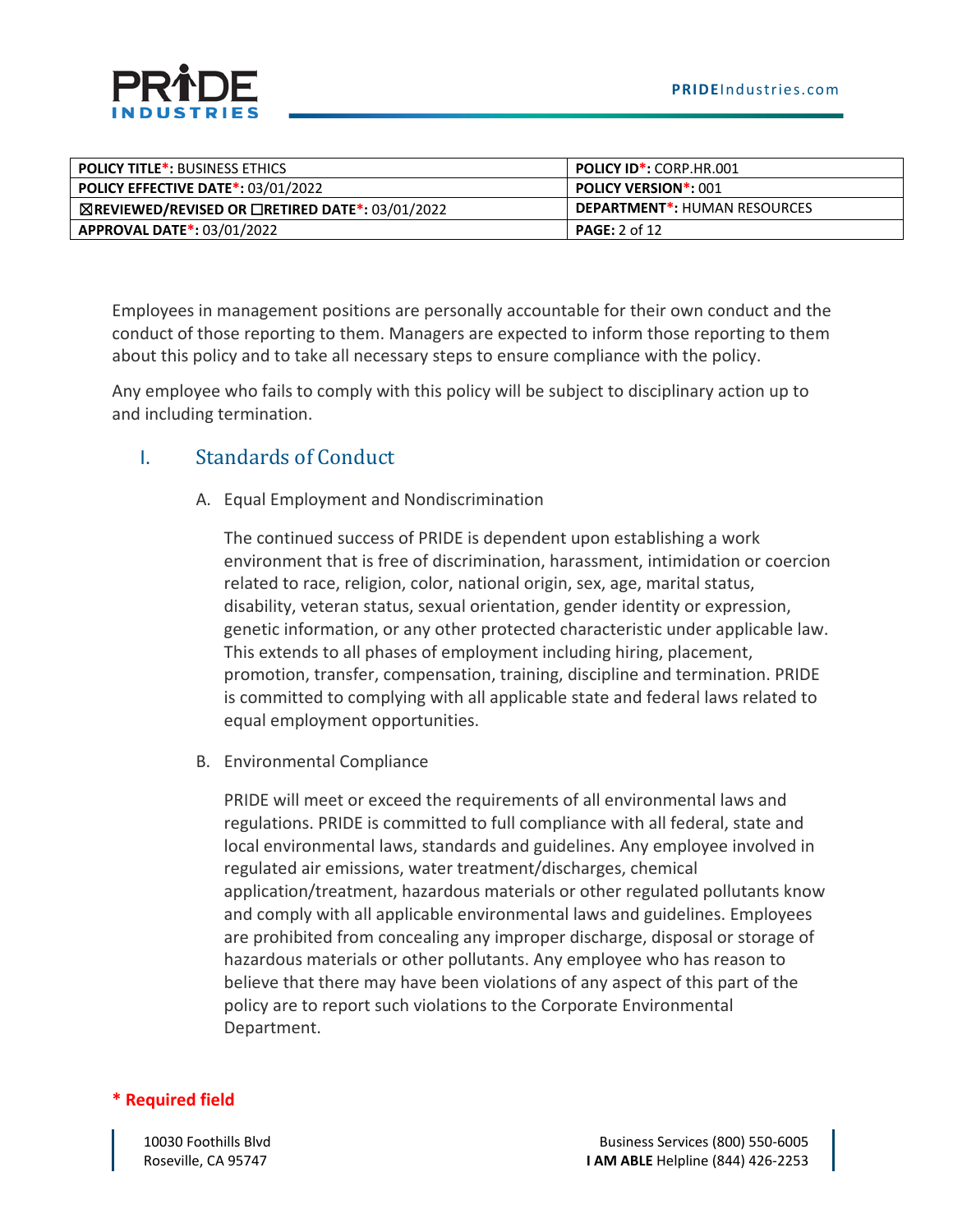

| <b>POLICY TITLE*: BUSINESS ETHICS</b>                            | <b>POLICY ID*: CORP.HR.001</b>      |
|------------------------------------------------------------------|-------------------------------------|
| <b>POLICY EFFECTIVE DATE*: 03/01/2022</b>                        | <b>POLICY VERSION*: 001</b>         |
| $\boxtimes$ REVIEWED/REVISED OR $\Box$ RETIRED DATE*: 03/01/2022 | <b>DEPARTMENT*: HUMAN RESOURCES</b> |
| <b>APPROVAL DATE*: 03/01/2022</b>                                | <b>PAGE:</b> 3 of 12                |

#### C. Safety and Health

Our employee's safety and health are of the highest priority. Every employee must be aware of PRIDE's safety program and follow all applicable safety and health laws, guidelines and procedures. Managers are responsible for ensuring that all reasonable safeguards and precautions are taken in the workplace including ensuring compliance with PRIDE's procedures and guidelines promoting safe work practices and the use of personal protective equipment. Any employee who has a safety related concern may report such concerns to the Corporate Safety Department.

D. Drugs and Alcohol

PRIDE expects all employees to report to work and be able to perform his or her job duties productively and safely. Drug and alcohol abuse by employees is regarded as unsafe by creating an increased risk to the safety of themselves, their fellow employees and the public. Any employee using legal or illegal drugs or alcohol in the workplace that impairs their performance will be subject to disciplinary action up to and including termination. Employees are to notify their supervisor if they are using a prescribed medication that could have any sideaffects that could potentially impair their job performance or prohibit them from performing their job in a safe manner.

### II. Conflicts of Interest

Employees must avoid situations in which their personal interests could conflict with or even appear to conflict with the interests of PRIDE. Conflicts of interest arise when an individual's position or responsibilities with PRIDE present an opportunity for personal gain or profit separate and apart from the individual's earnings from the Company or where the employee's interests are otherwise inconsistent with the interests of the Company. A conflict of interest may arise in any number of situations and it is impossible to describe every instance. Generally, if you believe that a

#### **\* Required field**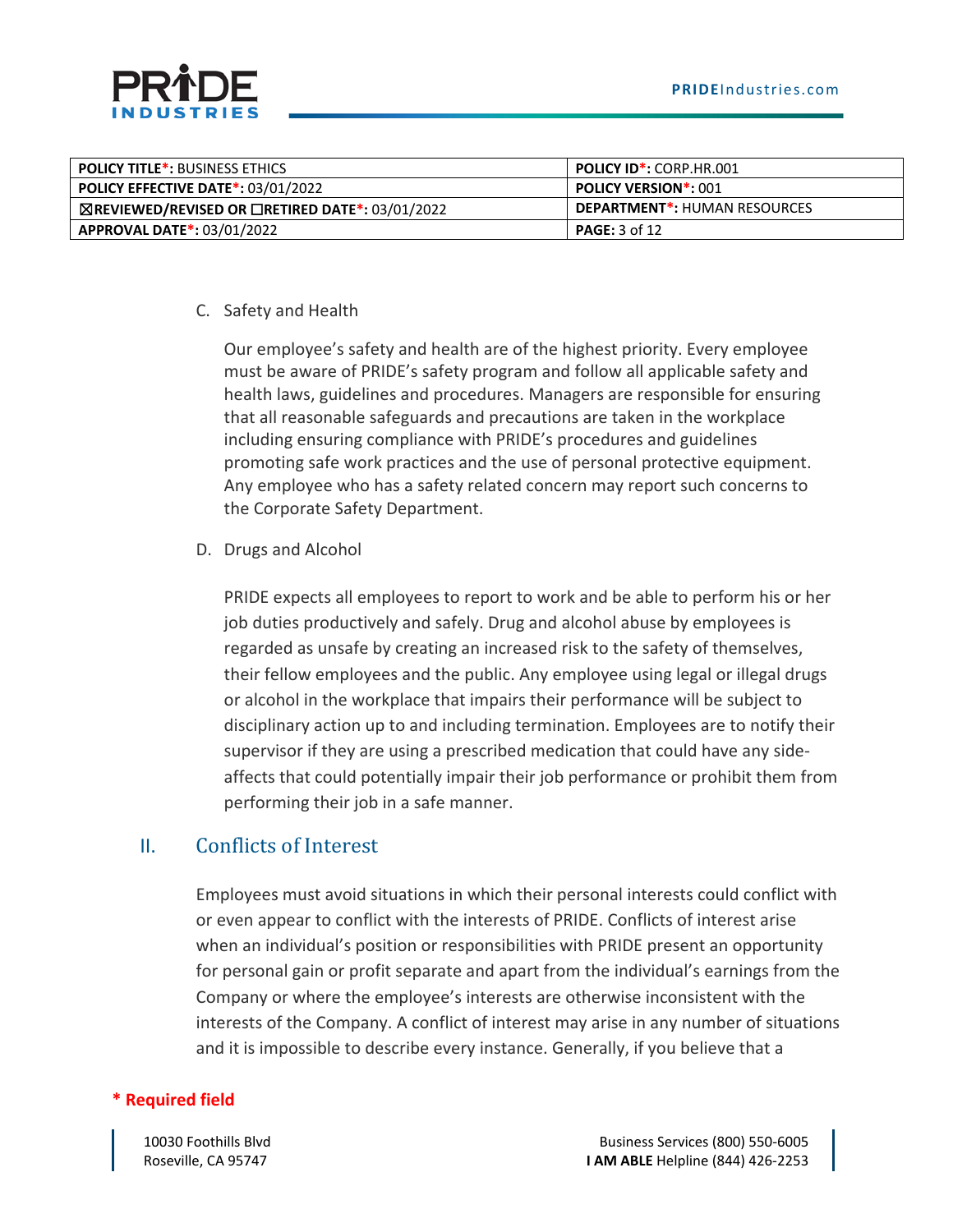

| <b>POLICY TITLE*: BUSINESS ETHICS</b>                            | <b>POLICY ID*: CORP.HR.001</b>      |
|------------------------------------------------------------------|-------------------------------------|
| <b>POLICY EFFECTIVE DATE*: 03/01/2022</b>                        | <b>POLICY VERSION*: 001</b>         |
| $\boxtimes$ REVIEWED/REVISED OR $\Box$ RETIRED DATE*: 03/01/2022 | <b>DEPARTMENT*: HUMAN RESOURCES</b> |
| <b>APPROVAL DATE*: 03/01/2022</b>                                | <b>PAGE:</b> 4 of 12                |

situation may be a potential conflict of interest you should consult with the Corporate Human Resources Department

#### A. Outside Employment

Employees may pursue outside employment opportunities. However, such opportunities must not interfere with the employee's job responsibilities with PRIDE. Any outside employment that interferes with the employee's job responsibilities or conscientious performance of his or her job duties are deemed to be a conflict of interest and is not permitted.

Additionally, employees may not use company time or resources to further noncompany business. Employees also may not use PRIDE's name to lend weight or prestige to an outside activity without prior approval from a Senior Vice President.

B. Personal Financial Interests

Employees should avoid personal financial interests that might be a conflict with the interests of PRIDE. Such interests may include but are not limited to the following: obtaining a financial or other beneficial interest in a supplier, customer or competitor of the Company; directly or indirectly having a personal financial interest in any business transaction that may be averse to the Company; acquiring property or a business that the employee knows, or reasonably should know, that is of interest to the Company. Such personal financial interests include those interests of not only the individual employee, but also those of the employee's spouse, children, parents, siblings or in-laws, the employee knows, or reasonably should know, that a personal financial interest may conflict with the interests of PRIDE, the employee must first consult with a Senior Vice President and obtain express written approval.

C. Confidential and Proprietary Information

Integral to PRIDE's business success is our protection of confidential company information, as well nonpublic information entrusted to use by employees, customers and other business partners. Confidential and proprietary information includes such things as pricing and financial data, customer names, addresses,

#### **\* Required field**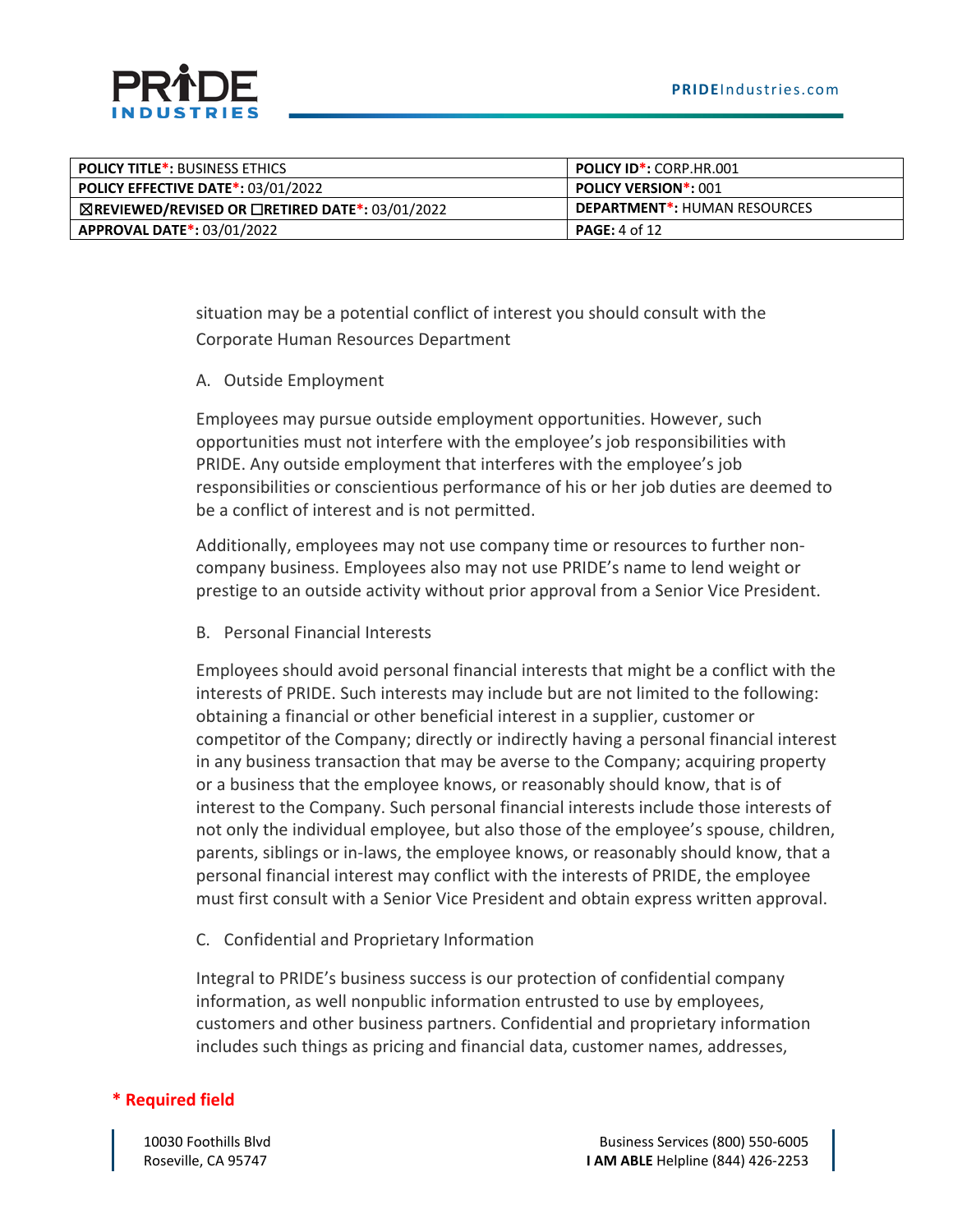

| <b>POLICY TITLE*: BUSINESS ETHICS</b>                            | <b>POLICY ID*: CORP.HR.001</b>      |
|------------------------------------------------------------------|-------------------------------------|
| <b>POLICY EFFECTIVE DATE*: 03/01/2022</b>                        | <b>POLICY VERSION*: 001</b>         |
| $\boxtimes$ REVIEWED/REVISED OR $\Box$ RETIRED DATE*: 03/01/2022 | <b>DEPARTMENT*: HUMAN RESOURCES</b> |
| <b>APPROVAL DATE*: 03/01/2022</b>                                | <b>PAGE:</b> 5 of 12                |

pricing lists, records, files, plans or nonpublic information about other companies, including current or potential suppliers and vendors. Employees are prohibited from disclosing confidential nonpublic information without a valid business purpose or prior approval from a Senior Vice President.

#### III. Gifts and Entertainment

A. Bribery, False Claims, Fraud, Kickbacks and Mischarging/Overcharging

All forms of bribery, false claims, fraud, kickbacks, mischarging and overcharging are illegal and expressly prohibited. Any employee found participating in such activity will be terminated. Any employee who knows about, or reasonably should know about, any such activity and fails to report it to the Corporate Human Resources Department will be subject to disciplinary action up to and including termination.

B. Government Employees

All forms of gifts and entertainment to or from government personnel (federal, state or local), including persons that may be acting for or on behalf of the government, are expressly prohibited.

C. Non-Government Employees

Gifts, Gratuities and Business Courtesies. PRIDE employees should avoid any actions that create a perception that favorable treatment of outside entities by PRIDE was sought, received or given in exchange for personal business courtesies. Business courtesies include gifts, gratuities, meals, refreshments, entertainment or other benefits from persons or companies with whom PRIDE does or may do business. The Company will neither give nor accept business courtesies that constitute or could reasonably be perceived as constituting unfair business inducements that would violate laws, regulations or policies of PRIDE or our customers, or would cause embarrassment or reflect negatively on PRIDE.

Accepting Business Courtesies. Most business courtesies offered to employees during their employment are offered because of the employee's position at PRIDE.

#### **\* Required field**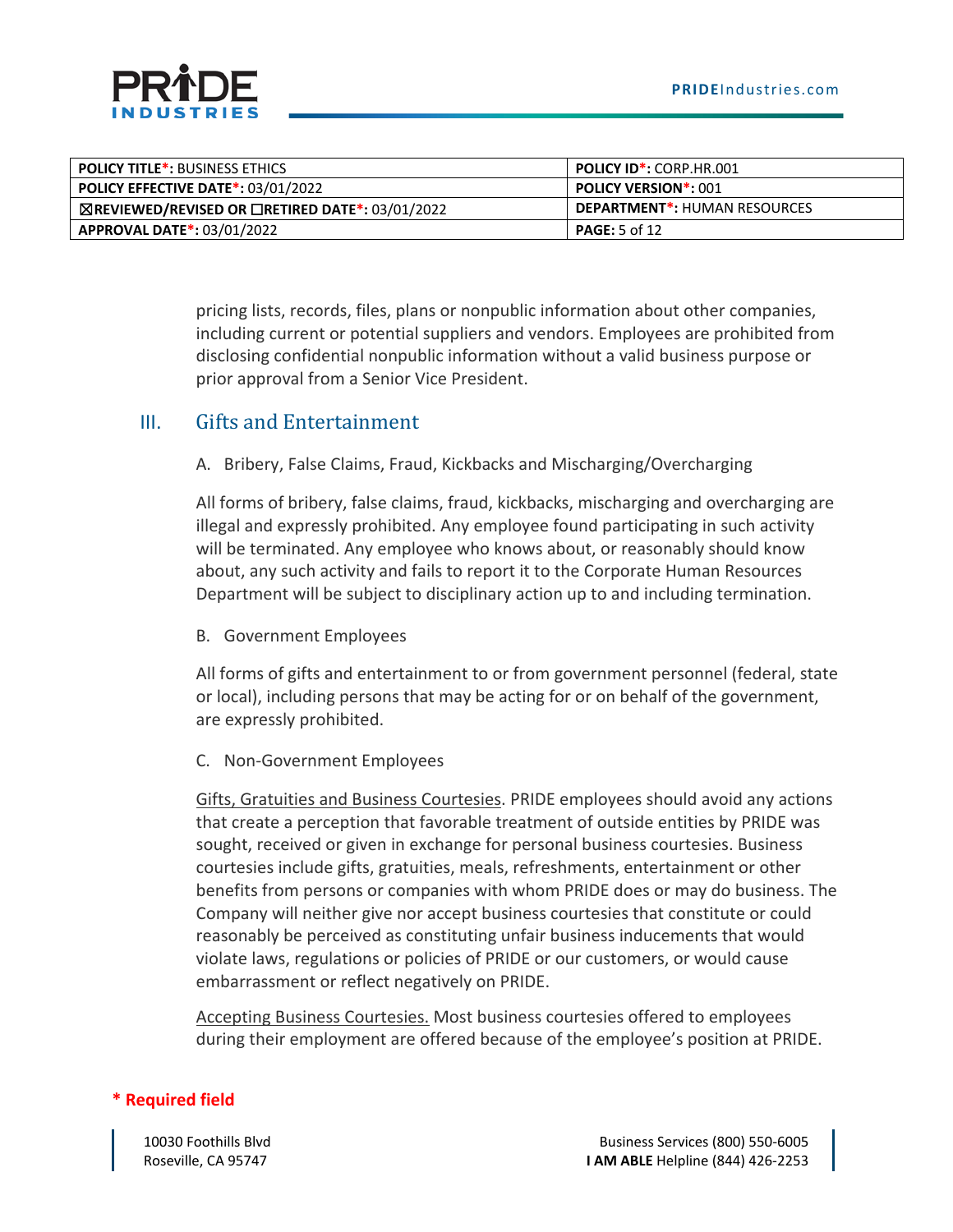

| <b>POLICY TITLE*: BUSINESS ETHICS</b>                            | <b>POLICY ID*: CORP.HR.001</b>      |
|------------------------------------------------------------------|-------------------------------------|
| <b>POLICY EFFECTIVE DATE*: 03/01/2022</b>                        | <b>POLICY VERSION*: 001</b>         |
| $\boxtimes$ REVIEWED/REVISED OR $\Box$ RETIRED DATE*: 03/01/2022 | <b>DEPARTMENT*: HUMAN RESOURCES</b> |
| <b>APPROVAL DATE*: 03/01/2022</b>                                | <b>PAGE:</b> 6 of 12                |

Employees should not feel any entitlement to accept a business courtesy. Employees who award contracts or who can influence the allocation of business, who create specifications that result in the placement of business or who participate in negotiation of contracts must be particularly careful to avoid actions that create the appearance of favoritism or that may adversely affect the Company's reputation for impartiality and fair dealing. The prudent course is to refuse a courtesy from a supplier when PRIDE is involved in choosing or reconfirming a supplier or under circumstances that would create an impression that offering courtesies is the way to obtain PRIDE business.

Meals, Refreshments and Entertainment. Employees may accept occasional meals, refreshments, entertainment and similar business courtesies that are shared with the person who has offered to pay for the meal or entertainment provided that:

- They are not inappropriately lavish or excessive.
- The courtesies are not frequent and do not reflect a pattern of frequent acceptance of courtesies from the same person or entity.
- The courtesy does not create the appearance of an attempt to influence business decisions, such as accepting courtesies or entertainment from a supplier whose contract is expiring in the near future.
- The employee accepting the business courtesy would not feel uncomfortable discussing the courtesy with his or her manager or co- worker or having the courtesies known by the public.

Gifts. Employees may accept unsolicited gifts, other than money, that conform to the reasonable ethical practices of the marketplace, including:

- Flowers, fruit/food baskets and other modest presents that commemorate a special occasion.
- Gifts of nominal value such as gift cards (less than \$50 in value), calendars, pens, mugs, caps and t-shirts (or other novelty, advertising or promotional items).

Generally, employees may not accept compensation or money of any amount from entities with whom PRIDE does or may do business. Tangible gifts (including tickets

#### **\* Required field**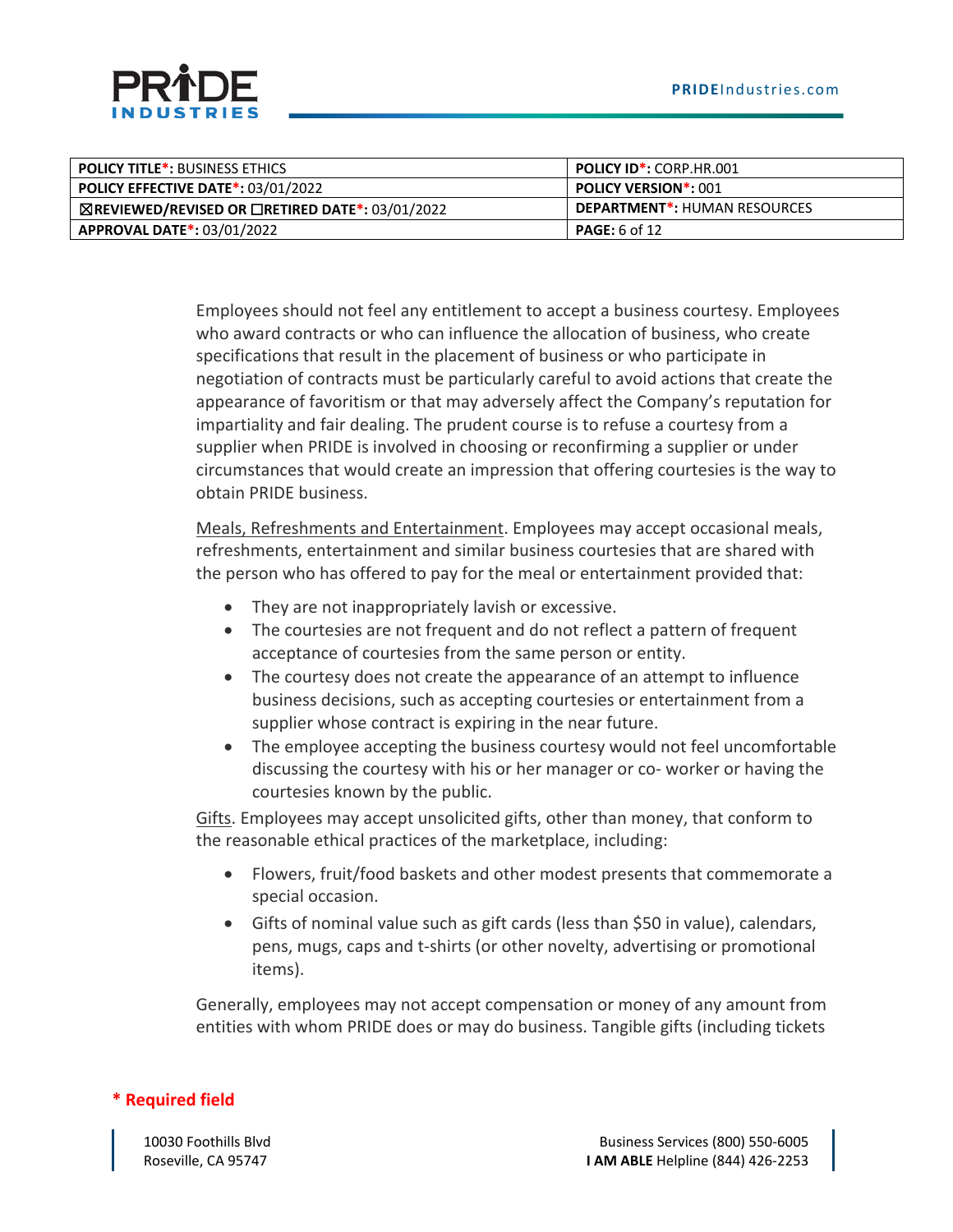

| <b>POLICY TITLE*: BUSINESS ETHICS</b>                            | <b>POLICY ID*: CORP.HR.001</b>      |
|------------------------------------------------------------------|-------------------------------------|
| <b>POLICY EFFECTIVE DATE*: 03/01/2022</b>                        | <b>POLICY VERSION*: 001</b>         |
| $\boxtimes$ REVIEWED/REVISED OR $\Box$ RETIRED DATE*: 03/01/2022 | <b>DEPARTMENT*: HUMAN RESOURCES</b> |
| <b>APPROVAL DATE*: 03/01/2022</b>                                | <b>PAGE:</b> 7 of 12                |

to sporting or entertainment events) that may have a market value greater than \$50 may not be accepted unless prior approval is obtained from a Senior Vice President.

Employees with questions about accepting business courtesies should talk to their manager or the Corporate Human Resources Department.

Other Business Courtesies. Any employee who offers a business courtesy must assure that it cannot reasonably be interpreted as an attempt to gain an unfair business advantage or otherwise reflect negatively upon PRIDE. An employee may never use personal funds or resources to do something that cannot be done with PRIDE resources. Accounting for business courtesies must be done in accordance with approved company procedures.

Other than to our government customers, for whom special rules apply, employees may provide gifts (i.e. company logo apparel or similar promotional items) to our customers. Further, management may approve other courtesies, including meals, refreshments or entertainment of reasonable value provided that:

- The practice does not violate any law or regulation or the standards of conduct of the recipient's organization.
- The business courtesy is consistent with industry practice, is infrequent in nature and is not lavish.
- The business courtesy is properly reflected on PRIDE's records

### IV. Records, Communication and Training

#### A. Records

Accurate Public Disclosures. All disclosures made in financial reports and public documents are full, fair, accurate, timely and understandable. This obligation applies to all employees, including accounting and finance personnel with any responsibility for the preparation for such reports, including drafting, reviewing and signing or certifying the information contained therein.

Corporate Recordkeeping. The creation, retention and disposal of our company records as part of our normal course of business follow all PRIDE policies and

#### **\* Required field**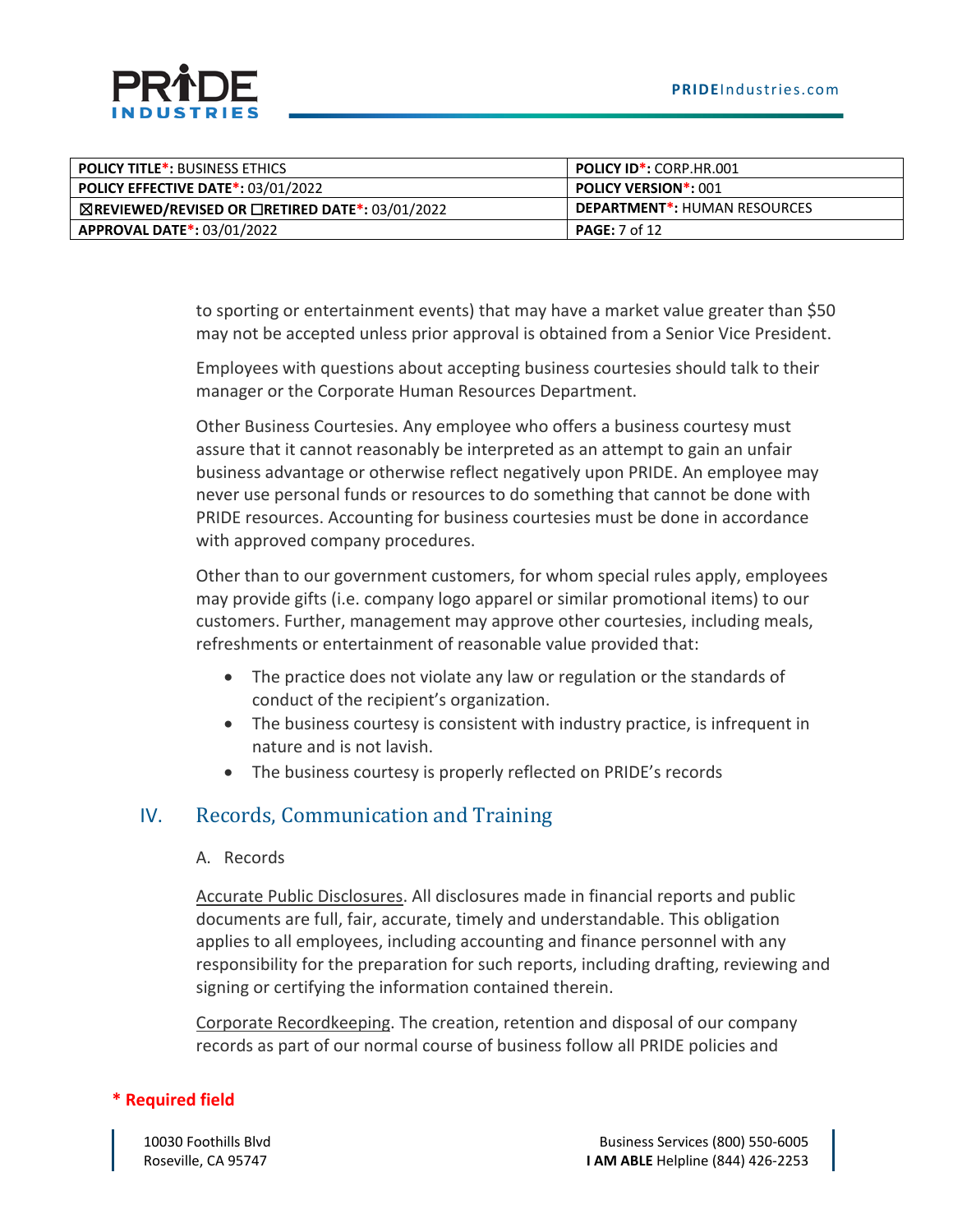

| <b>POLICY TITLE*: BUSINESS ETHICS</b>                            | <b>POLICY ID*: CORP.HR.001</b>      |
|------------------------------------------------------------------|-------------------------------------|
| <b>POLICY EFFECTIVE DATE*: 03/01/2022</b>                        | <b>POLICY VERSION*: 001</b>         |
| $\boxtimes$ REVIEWED/REVISED OR $\Box$ RETIRED DATE*: 03/01/2022 | <b>DEPARTMENT*: HUMAN RESOURCES</b> |
| <b>APPROVAL DATE*: 03/01/2022</b>                                | <b>PAGE:</b> 8 of 12                |

guidelines, as well as all regulatory and legal requirements.

Auditing. Employees are not to improperly influence, manipulate or mislead any authorized audit, nor interfere with any auditor engaged to perform an internal independent audit of PRIDE's books, records, processes or internal controls.

Additionally, employees may not engage in any conduct directly or indirectly to influence, coerce, manipulate or mislead any accountant engaged in preparing an audit for PRIDE.

Company Resources. Company resources, including time, material, equipment and information, are provided for company business use. Employees and those who represent PRIDE are trusted to behave responsibly and use good judgment to conserve company resources. Managers are responsible for the resources assigned to their departments. Questions about the proper use of company resources should be directed to your manager.

B. Communication

#### New Government Contracts

A copy of this policy will be provided to all new hires and incumbent employees working at a government contract within 30 days of hire.

#### Officers and Management

PRIDE's officers, senior executives, vice presidents, directors and managers will complete and submit annual written and signed business ethics declaration.

#### Public Availability

PRIDE will make a copy of this policy publicly available in compliance with applicable laws, rules and regulations.

#### Changes and Waivers

Any change to this policy or waiver from this policy may be made only with the prior consent of PRIDE's President/CEO. Any such change or waiver will be

#### **\* Required field**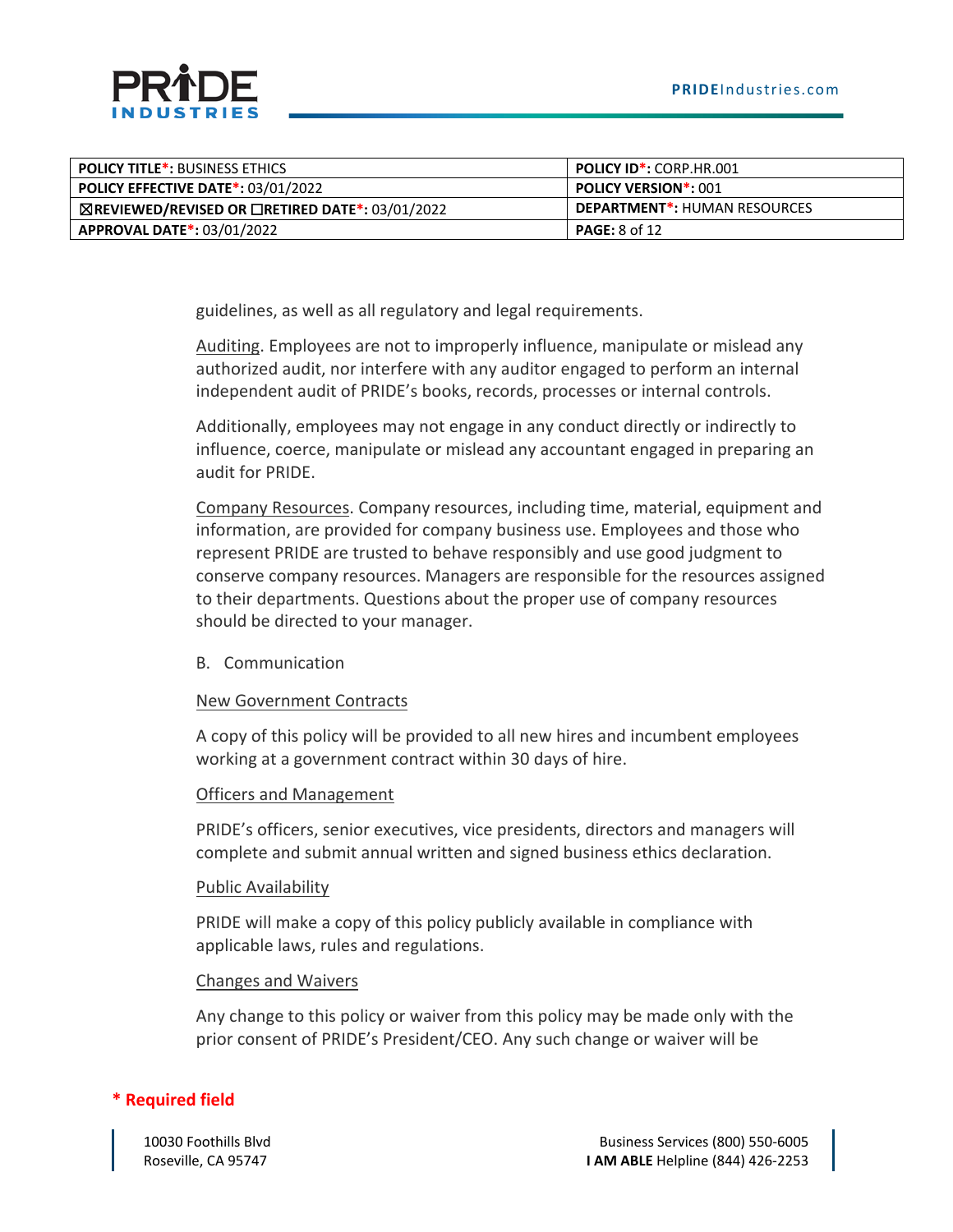

| <b>POLICY TITLE*: BUSINESS ETHICS</b>                            | <b>POLICY ID*: CORP.HR.001</b>      |
|------------------------------------------------------------------|-------------------------------------|
| <b>POLICY EFFECTIVE DATE*: 03/01/2022</b>                        | <b>POLICY VERSION*: 001</b>         |
| $\boxtimes$ REVIEWED/REVISED OR $\Box$ RETIRED DATE*: 03/01/2022 | <b>DEPARTMENT*: HUMAN RESOURCES</b> |
| <b>APPROVAL DATE*: 03/01/2022</b>                                | <b>PAGE:</b> 9 of 12                |

disclosed in compliance with applicable laws, rules and regulations.

#### Media Inquiries

PRIDE is a high-profile company in our communities and from time-to-time employees may be approached by reporters and other members of the media. To ensure that we provide accurate information about the company, all media inquiries are to be directed to our Corporate Marketing Department.

C. Training and Internal Monitoring

All PRIDE employees will receive training on the company's Business Ethics policy during New Employee Orientation and/or during New Manager Orientation.

After New Employee Orientation and/or New Manager Orientation, employees will sign an acknowledgement noting they have received said training.

As circumstances warrant, matters of a compliance and/or ethics nature may involve legal counsel at the discretion of PRIDE leadership to provide guidance and privilege over matters requiring internal investigation.

Additionally, PRIDE will use internal and/or external auditors to conduct periodic reviews of company practices, procedures, internal controls for compliance with this ethics policy and government contracting requirements.

Disclosures, representations, warranties and reporting required by PRIDE's various businesses, licensing and certifications also may involve PRIDE leadership seeking the assistance of legal counsel to facilitate and approve such matters on a case-bycase basis.

### V. Obligation to Report Violations and Cooperation

A. Prompt Internal Reporting of Code Violations

PRIDE has established procedures governing the receipt, investigation and treatment of reports of violations of this policy and governmental laws, rules and regulations applicable to PRIDE. Employees must promptly report any known or

#### **\* Required field**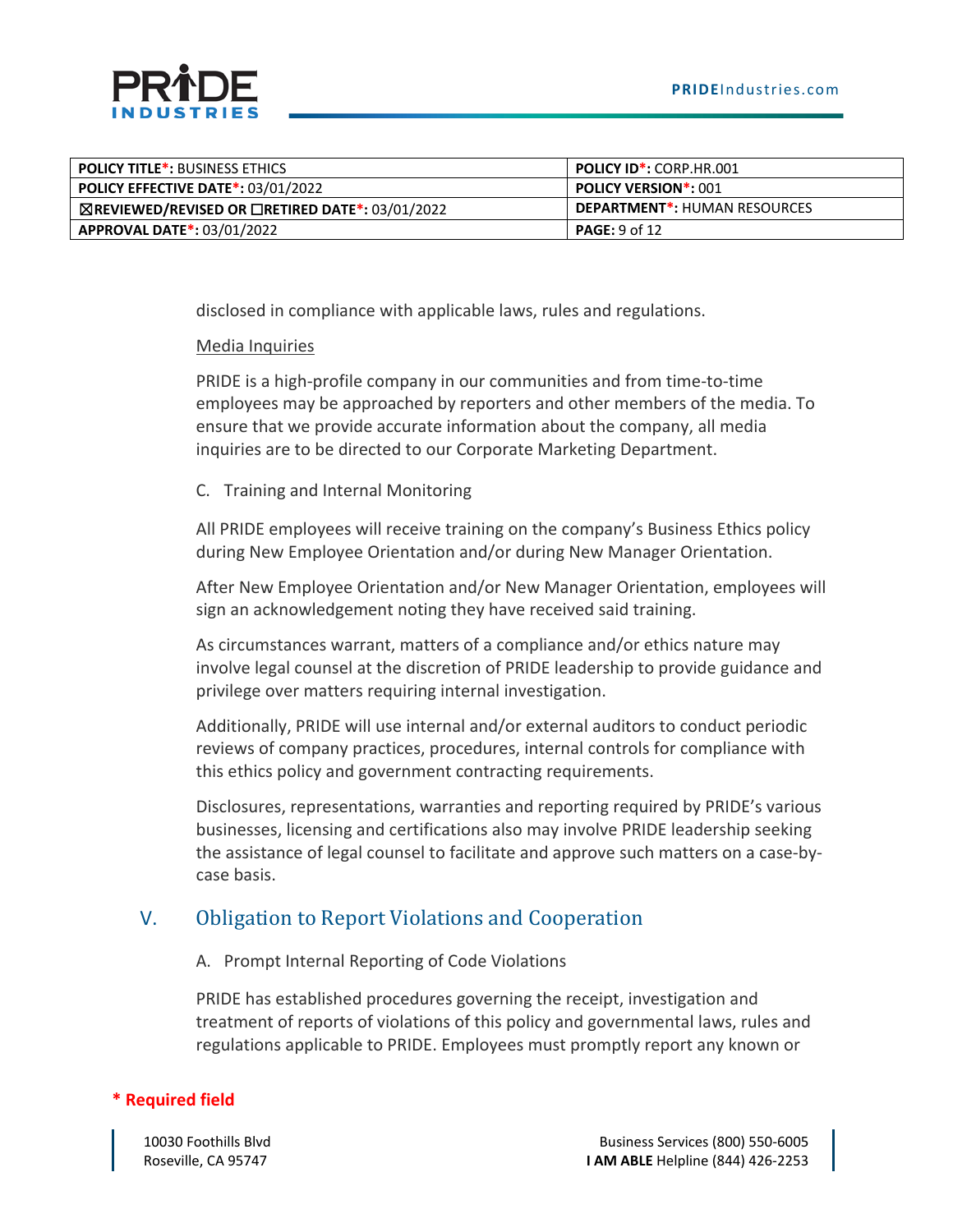

| <b>POLICY TITLE*: BUSINESS ETHICS</b>                            | <b>POLICY ID*: CORP.HR.001</b>      |
|------------------------------------------------------------------|-------------------------------------|
| <b>POLICY EFFECTIVE DATE*: 03/01/2022</b>                        | <b>POLICY VERSION*: 001</b>         |
| $\boxtimes$ REVIEWED/REVISED OR $\Box$ RETIRED DATE*: 03/01/2022 | <b>DEPARTMENT*: HUMAN RESOURCES</b> |
| <b>APPROVAL DATE*: 03/01/2022</b>                                | <b>PAGE:</b> 10 of 12               |

suspected violation of this policy and all other unlawful or unethical conduct to the Corporate Human Resources Department. Upon receiving a complaint, the Human Resources Department will immediately begin an investigation (in most circumstances within 10 working days of receiving the initial complaint). In certain situations, PRIDE's Chairman of the Board may oversee the investigation. Employees are obligated to report such knowledge or suspected conduct without regard to the identity or position of the suspected offender. Any report made will be strictly confidential and no retaliation shall be permitted against an employee reporting such a violation in good faith. Additionally, all employees must fully cooperate in any investigations of a suspected violation of this policy and fully cooperate with any request by the person(s) charged with investigating such violations.

Any management employee receiving a report or information as cited in this policy will promptly report such information to the Corporate Human Resources Department or a Senior Vice President.

Any employee who acquires information that gives the employee reason to believe that another employee is engaged in conduct in violation of this policy, will promptly report such information to the manager to whom the employee reports or if the manager is engaged in such conduct, then to the Corporate Human Resources Department or a Senior Vice President.

PRIDE has provided a third-party reporting tool that employees may access via a toll-free phone number or website to report any type of unethical conduct or behavior. Posters noting how to access the third-party anonymous reporting tool are posted at each worksite. Additionally, employees are provided with this information during New Employee Orientation and New Manager Orientation.

The government has also provided a website and phone number to report any types of ethical violations regarding federal contracts. Posters noting the website and phone number are posted at each government worksite. Additionally, employees are provided with this information during New Employee Orientation.

#### **\* Required field**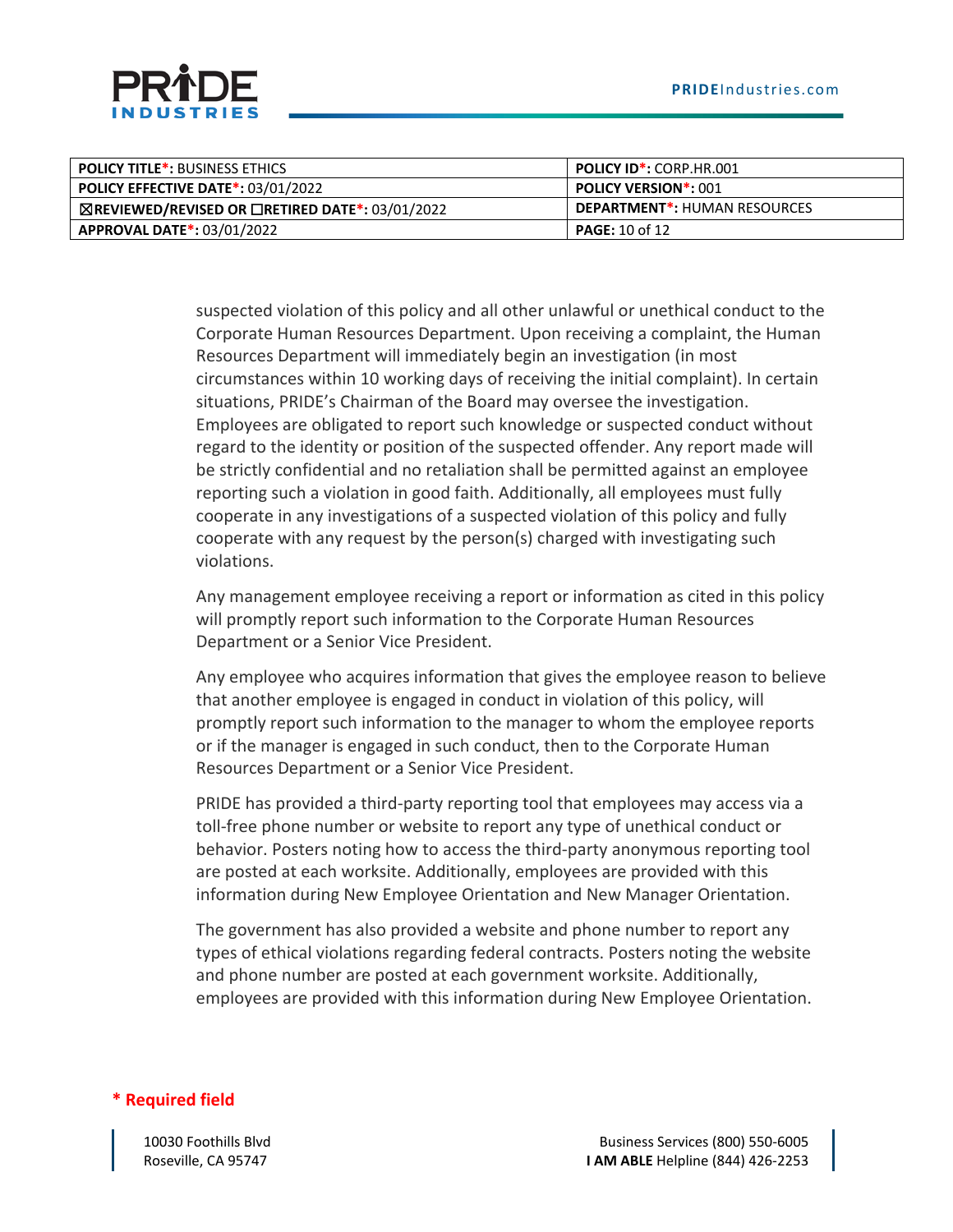

| <b>POLICY TITLE*: BUSINESS ETHICS</b>                            | <b>POLICY ID*: CORP.HR.001</b>      |
|------------------------------------------------------------------|-------------------------------------|
| <b>POLICY EFFECTIVE DATE*: 03/01/2022</b>                        | <b>POLICY VERSION*: 001</b>         |
| $\boxtimes$ REVIEWED/REVISED OR $\Box$ RETIRED DATE*: 03/01/2022 | <b>DEPARTMENT*: HUMAN RESOURCES</b> |
| <b>APPROVAL DATE*: 03/01/2022</b>                                | <b>PAGE:</b> 11 of 12               |

#### B. Accountability and Disclosure

It is the responsibility of each employee of PRIDE to be familiar with this policy and other human resources policies of PRIDE, which establish ethical standards of behavior. PRIDE's Board of Directors is expected to make every reasonable effort to ensure that PRIDE's employees comply with the provisions of this policy and any PRIDE Human Resources policies. Any PRIDE employee who violates the provisions of this policy or any PRIDE Human Resources policies may be subject to disciplinary action up to and including termination of employment.

PRIDE's designated person(s) overseeing investigations regarding this policy will be responsible for the decision determining if disclosure to the government is required and necessary under the appropriate provisions and clauses of the Contractor Code of Business Ethics and Conduct (FAR 52.203-13).

C. Applicants and Exiting Employees

All applicants interviewing for jobs on a government contract will have a thorough criminal history check screening before or concurrent with their hire. Applicants for management jobs and employees promoted into management jobs will be interviewed about previous ethical violations.

Employees leaving the company may be asked if they have knowledge while employed of any violations of this policy.

#### VI. Responsibility

PRIDE's Human Resources Department is responsible for publication, revision and interpretation of this policy.

### Definitions:

Not applicable

#### **\* Required field**